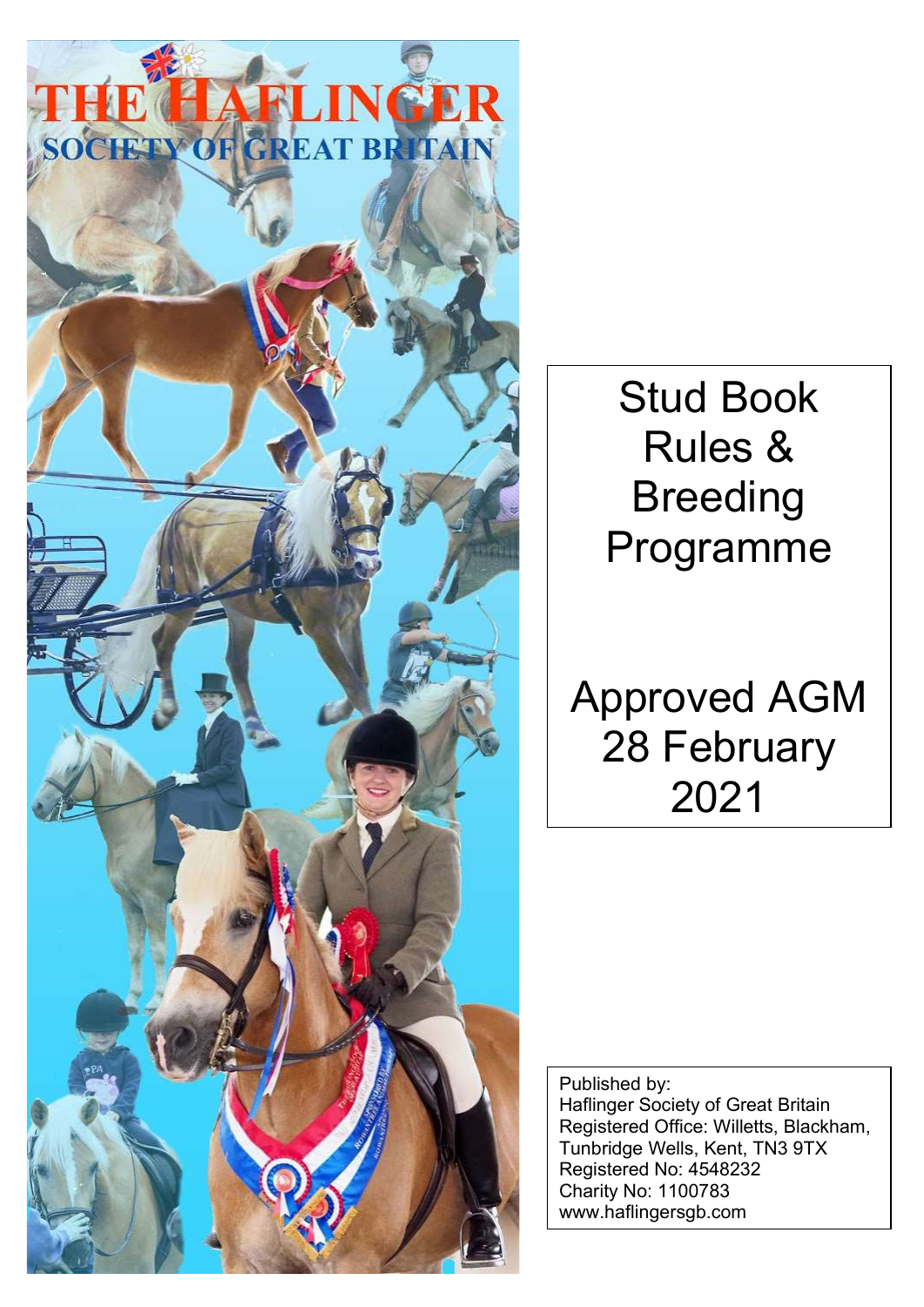# CONTENTS

- 1. Aims of the Breeding Programme
	- 1.1 Performance Breeding
	- 1.2 Breeding Method
	- 1.3 Foreign Breeds
	- 1.4 Foreign Genes
- 2. Rules governing the stud book and registers
	- 2.1 Definitions
	- 2.2 Stud Book
	- 2.3 Inspection of Colts
	- 2.4 Stallion Owners Responsibilities<br>2.5 Inspection of Fillies
	- Inspection of Fillies
	- 2.6 Progeny of Class 2 Mares
	- 2.7 Inspection Fees and Expenses
	- 2.8 Registration in Section 1, Class 4
	- 2.9 Foal Registration
	- 2.10 Eligibility for Registration
	- 2.11 Minimum age of Parents
	- 2.12 Geldings
	- 2.13 Part Bred Register
	- 2.14 Deaths and Transfers
	- 2.15 Prefixes
	- 2.16 Forms and Payments
- 3. Characteristics and Main traits of the Breed
	- 3.1 Characteristics of the Breed
	- 3.2 Colours
	- 3.3 Size
	- 3.4 Image
	- 3.5 Exterior
	- 3.6 Interior
	- 3.7 Other Traits
	- 3.8 Undesirable Traits
- 4. Identification
	- 4.1 Registration
	- 4.2 Universal Equine Life Number
	- 4.3 Registered Name
- 5. Selection
	- 5.1 External Assessment
	- 5.2 Measurements
	- 5.3 Required Standards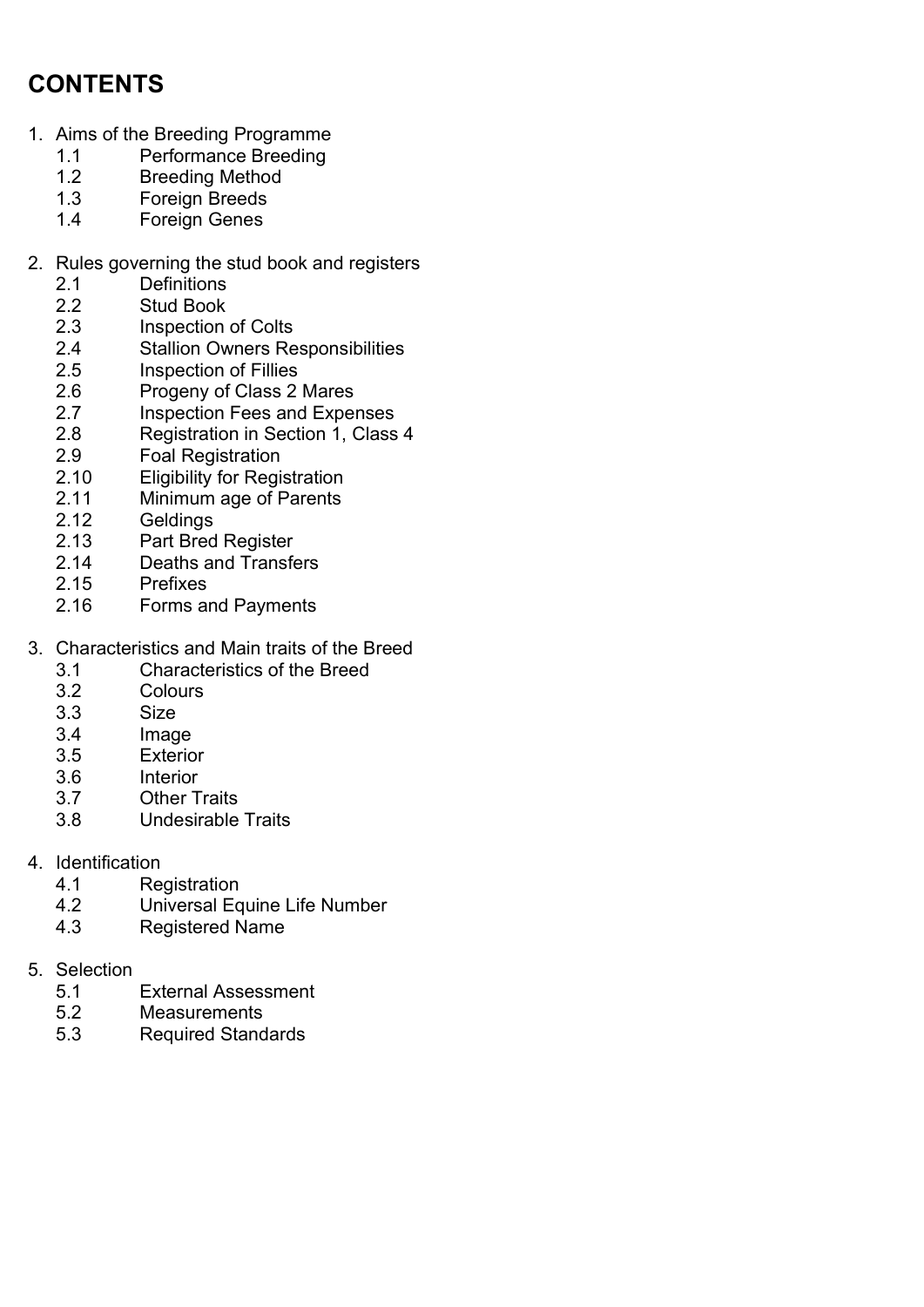# 1. Aims of the Breeding Programme

# 1.1 Performance breeding

Within the framework of the prescribed aims of the GB breeding programme for the Haflinger, the Society pursues the following aims:

- 1. The promotion of diverse uses based on performance predisposition
- 2. The retention of breed standards, whilst promoting health and fertility
- 3. The retention of the Haflinger breed's genetic diversity (bloodlines) in pure breeding

# 1.2 Breeding method

Breeding is exclusively with pure bred Haflingers. Permitted breeding mares and stallions of the Haflinger breed, are those in Section 1 of our stud book and are in accordance with the rules in the Mother Stud Book. Mares and Stallions are those with at least six paternal and maternal Haflinger ancestors. Breeding horses belonging to the Haflinger breed are descendants of the compact small horse, with the stallion 249 Folie (1874) as founder of the Haflinger breed. The paternal line of ancestors goes back to 249 Folie (1874) and thus to line founder A – Anselmo (1926), B – Bolzano (1915), M – Massimo (1927), N – Nibbio (1920), S – Stelvio (1923), St – Student (1927) and W – Willi (1921).

# 1.3 Foreign breeds

Foreign breeds are not permitted in the line of ancestors.

1.4 Foreign genes

A maximum ratio of thoroughbred Arabian of 1.56% is permitted to be registered in the stud book, calculated over six generations of ancestors. The thoroughbred Arabian ratio must be stated after the name of the horse, rounded to two decimal spaces – Name of horse % ox. Where the thoroughbred Arabian ratio is under 0.09%, this is not stated.

NOTE: These horses will not be permitted in the Breeding Programme of the Haflinger Society of Great Britain. They will be registered in Section 2 of our Stud Book as noted in our stud book rules

The name of the breed is 'Haflinger'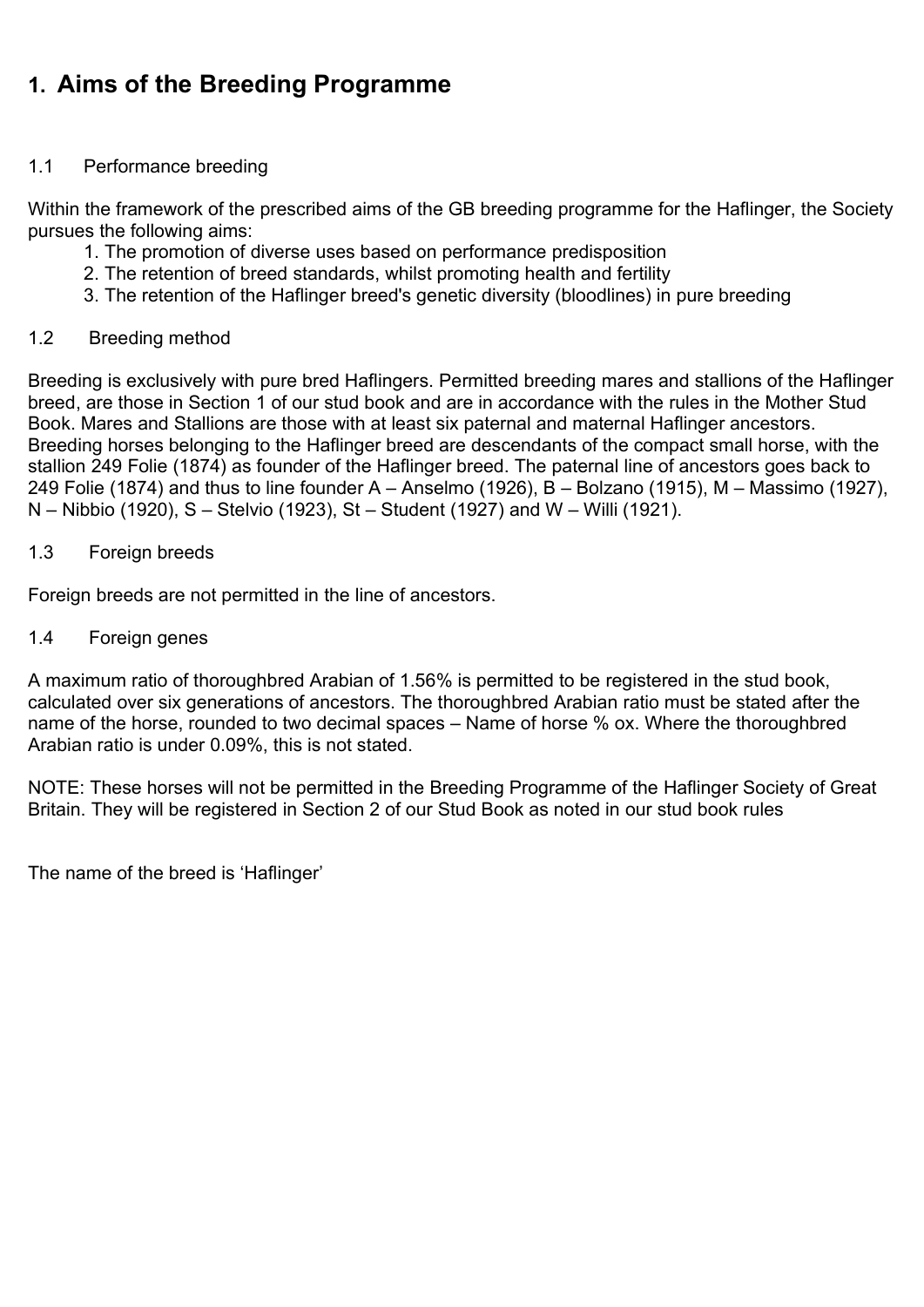# 2. Rules governing the stud book and registers

# 2.1. Definitions

- a) The 'Society' is 'The Haflinger Society of Great Britain'
- b) The 'required breed standards' are based on those currently laid down by the Haflinger Pferdezuchtverband Tirol. (See Section 3 of this document). These will be subject to ongoing review by the Haflinger Society of GB and HPT
- c) 'Inspection Panel' means a minimum of two International judges for fillies and three International judges for colts.
- d) 'Blood/DNA typing' means the ascertainment and recording of an animal's identity by establishing its distinctive genetic profile at the owner's expense. The blood tissue or other genetic material must be certified by a veterinary officer, or a qualified person. The resulting identification information will be recorded in the Society's appropriate register along with each horse's microchip number
- e) Pure bred means the pedigree of a Haflinger will go back to the Founding lines with no added inclusions of Arab or foreign blood.
- 2.2. Stud Book

The Society maintains a stud book in two sections. The Society will enter into the breeding book animals of the same breed, line or cross that are eligible for entry under the Society's breed criteria, without discrimination on account of their country of origin

- 1. All pure bred Haflingers will be recorded in Section 1, and each will be entered in a class in that section which is appropriate to that individual animal.
- 2. Section 2 will record all part-bred Haflingers and any Haflinger that does not comply with the definition contained in 1(e) above but which has been registered in an equivalent National Stud Book. Each horse will be registered in a category in that section which is appropriate to the individual animal.

# a) Section 1

To be eligible for entry in this section a Haflinger must be pure bred as defined in Rule 1(e) above and comply with the requirements of Rule 10 (Eligibility for Registration).

| Class 1 | All stallions and mares that have been inspected in compliance with Rules 3 & 5 and<br>have achieved the required standard                                                                                                                                                                                                                            |
|---------|-------------------------------------------------------------------------------------------------------------------------------------------------------------------------------------------------------------------------------------------------------------------------------------------------------------------------------------------------------|
| Class 2 | All mares that have been inspected and have not met the required standards for<br>inclusion in Class 1. This class will include mares previously registered in Section B of<br>the Stud Book, which closed on 31st December 2000. Mares entered in the non-<br>breeding register established on 1st January 2001 will also be included in this class. |
| Class 3 | All colts or stallions which have been gelded will be entered in this class.                                                                                                                                                                                                                                                                          |
| Class 4 | All pure bred youngstock, all pure-bred imported stock awaiting inspection, and all<br>pure-bred stock which does not meet the required criteria for entry into one of classes<br>$1 - 3$ . This will include any animal which has not been presented for inspection as<br>required under these Rules.                                                |
| Class 5 | Progeny of any horse who at the date of conception of that progeny was under the                                                                                                                                                                                                                                                                      |

minimum age permitted for breeding.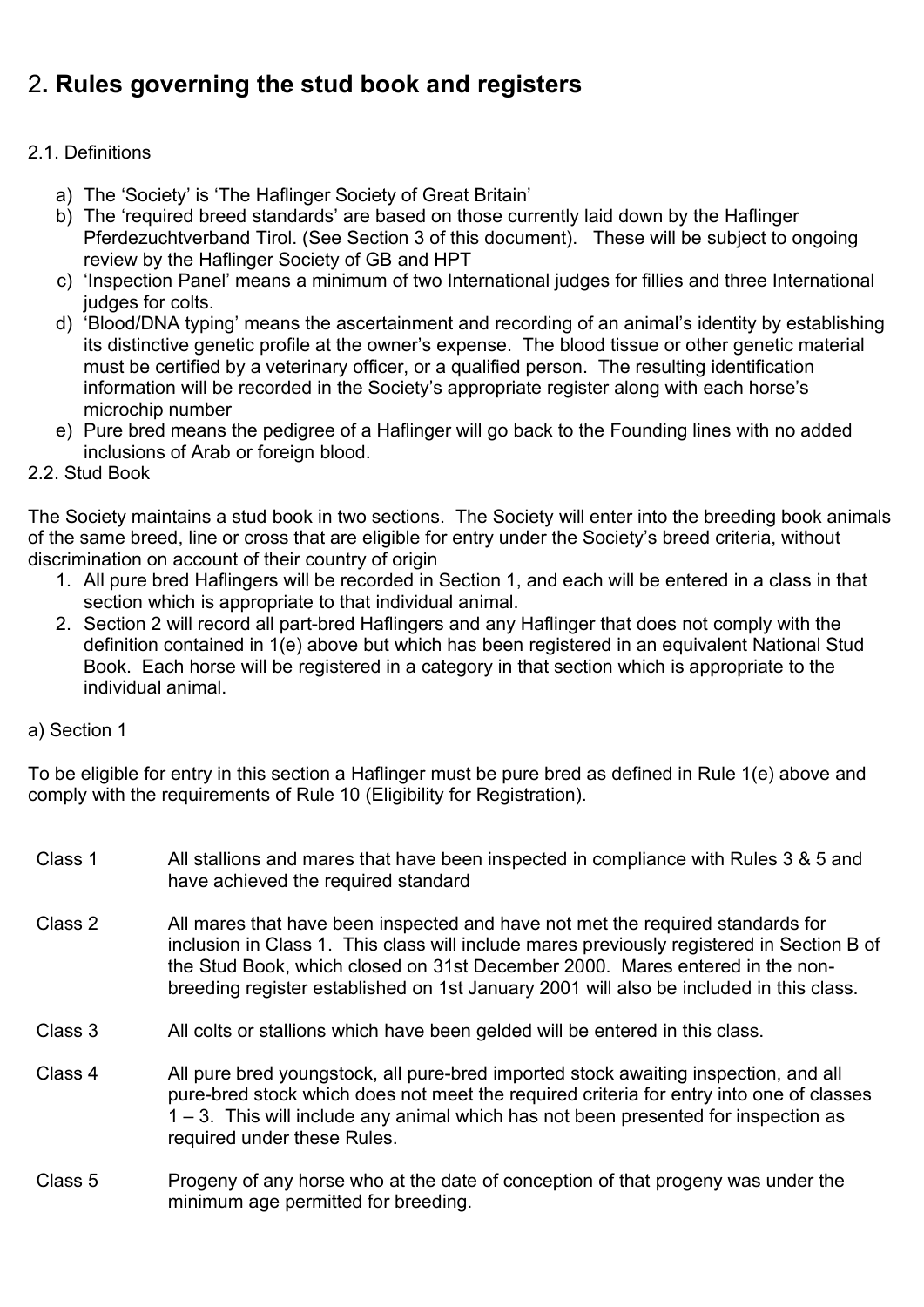### b) Section 2

For a horse to be eligible for entry into this section the existence of a pure bred Haflinger in the animal's pedigree must be proved in accordance with the criteria required within the individual categories of this section. The progeny of any animal registered in this section can never be eligible for entry in Section 1.

| Category 1 | Haflingers accepted into other European stud books as pure-bred, but which cannot<br>establish that they are pure bred as defined in Rule 1 (e)                                                                                                                                                 |
|------------|-------------------------------------------------------------------------------------------------------------------------------------------------------------------------------------------------------------------------------------------------------------------------------------------------|
| Category 2 | Any animal with Haflinger blood that has not been entered in the pure-bred section of<br>a European Stud Book.                                                                                                                                                                                  |
| Category 3 | Any animal containing 50% Haflinger blood (neither more nor less). The Society<br>reserves the right to carry out at the owners expense such tests or investigations as<br>in the Society's sole discretion may be appropriate to establish the percentage of<br>Haflinger blood in the animal. |

### 2.3. Inspection of Colts

For a colt to qualify for inclusion in Section 1 Class 1 as a stallion the following conditions apply:

- a) The colt may be presented at one year old and again at two years old for assessment by an International judge at a place and on a date to be arranged by the Society. The opinion of the judge as to the colt's prospective stallion qualities on the first- and second-year inspections will not be final but is intended to enable the judge to assess the colt's prospects for subsequent stallion qualification and to advise the owner. This sub rule will apply to imported colts only for such annual assessments (if any) occurring after the date of importation.
- b) Colts ultimately put forward as potential stallions will be inspected by a veterinary surgeon either in the week before his inspection or at the inspection itself at a place and on a date to be arranged in the year that they are three years old. The International judges, having consulted the veterinary report, will decide whether the colt complies with the required standards for stallion registration (see section 4). A favourable decision must be unanimous.
- c) If a colt fails inspection solely because it has marginally not attained the prescribed minimum height but is excellent in all other stallion qualities and at the sole discretion of the International Judges, he may be re-measured (unshod) by a veterinary surgeon not later than 30th September in the same year. The report will be sent to the Honorary Registrar. If the colt is then of the required height he may be accepted for registration. There will be no right of appeal against the final decision.
- d) A colt passing inspection as a three-year-old must be Blood/DNA Typed and the certified details thereof recorded by the Society's Registrar will then be registered in Section 1 Class 1 of the Stud Book.
- e) The cost of colt inspections, including veterinary inspection and Blood/ DNA typing fees will lie with the owner and will be required to be paid with the inspection application. Owners of colts which fail will have the Blood/DNA typing fee reimbursed. Veterinary fees may be reimbursed where appropriate at the discretion of the Honorary Registrar.
- f) A colt registered in Section 1 of the Stud Book but not presented for inspection at the prescribed times; or failing inspection as a three-year-old should be gelded. Thereafter it will be entered in Section 1 Class 3 of the Stud Book.
- g) For the purposes of paragraph (a) of this Rule "currently" means "at the time of the colt's inspection"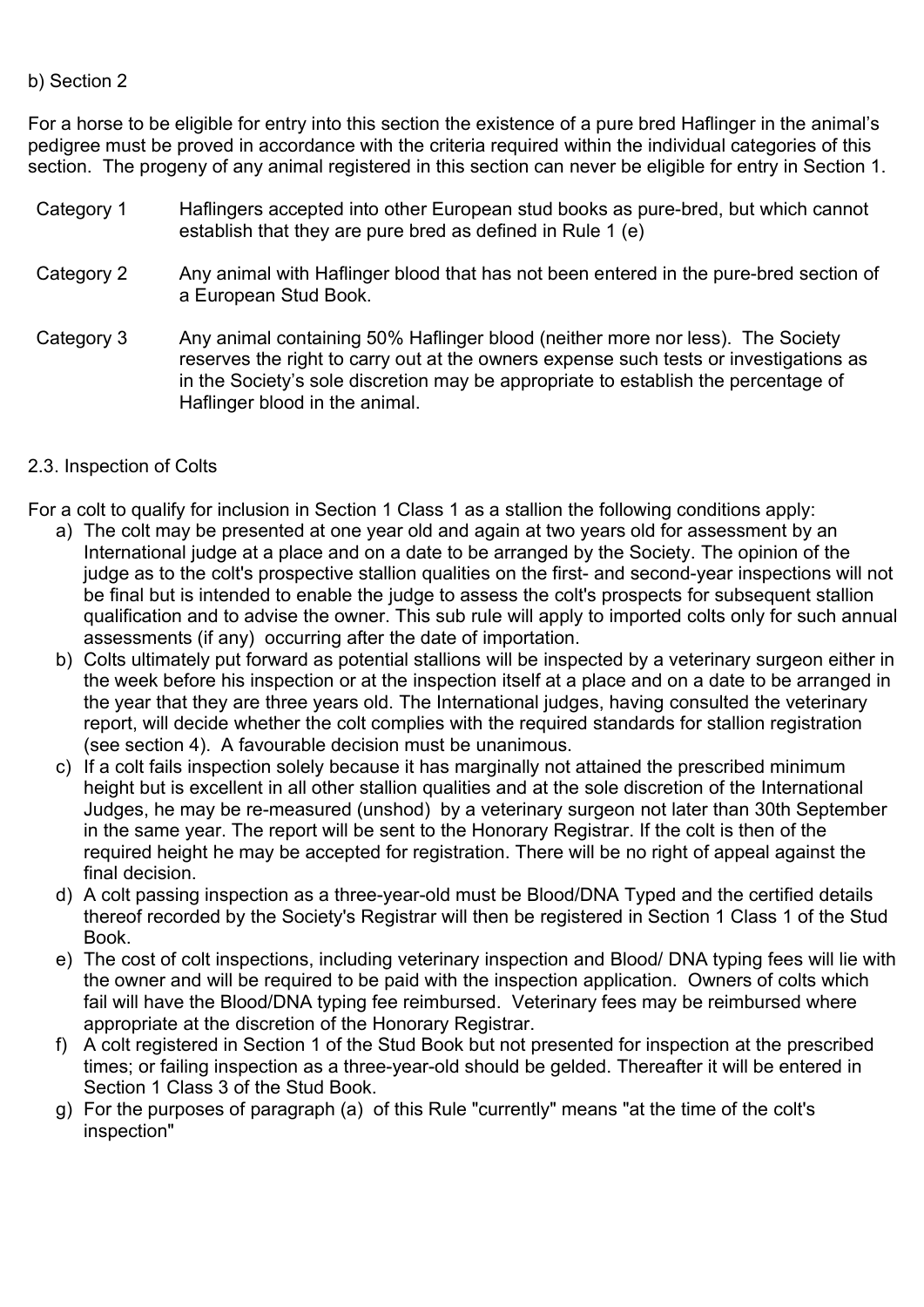# 2.4. Stallion Owners' responsibilities

- a) It is recommended that owners of stallions should be members of the Society. Books of covering certificates and A.I. certificates, necessary for foal registration, will be issued by the Registrar.
- b) Stallion owners will be deemed responsible for:
	- i. sending annual covering returns forms to the Registrar with details of all mares covered by 31st December of that year, if so requested.
	- ii. providing fully completed Society covering certificates to mares whose progeny should be eligible for registration with the Society, or
	- iii. ensuring that the Society A.I. certificate is fully completed and signed by him/herself and the Veterinary Surgeon in charge of insemination.
- c) Stallion owners will be expected to advise mare owners if by the current rules the resultant progeny of their mare is likely to be unacceptable for registration in any of the Society's Registers.
- d) Stallion owners will be required to notify the registrar if their stallion is leased or loaned, giving name and address of lessee.
- e) For the purposes of paragraph (c) of this rule, 'current' means 'at the time of covering'.

### 2.5. Inspection of Fillies

For a filly to be accepted for entry in Section 1 Class 1 or Class 2 the following conditions apply:

- a) The filly should be inspected within 14 months after 1st November in the year before it reaches the age of 3. Older horses may be inspected at the discretion of the Honorary Registrar.
- b) Inspection of fillies shall be by two International Judges, at a place and on a date to be arranged.
- c) Fillies meeting the required standards will be entered in Section 1 Class 1 (see section 4).
- d) Fillies who do not meet the required standards will be entered in Section 1 Class 2.
- e) Owners of mares not accepted into Class 1 are entitled to appeal for a second inspection in the following year. The decision of the second inspection is FINAL, and NO further appeal can be made.
- f) If a filly fails inspection solely because it has marginally not attained the prescribed minimum height but is excellent in all other mare qualities and at the sole discretion of the International Judges, she may be re-measured (unshod) by a veterinary surgeon not later than 30th September in the same year. The report will be sent to the Honorary Registrar. If the filly is then of the required height she may be accepted for registration. There will be no right of appeal against the final decision.

#### 2.6. Progeny of Mares in Class 2

Female progeny of Class 2 mares, if sired by a stallion included in Class 1 of Section 1 may be accepted in Class 1 on attaining the required standards. Male progeny of any generation of Class 2 mares cannot be considered for entry into Section 1 Class 1.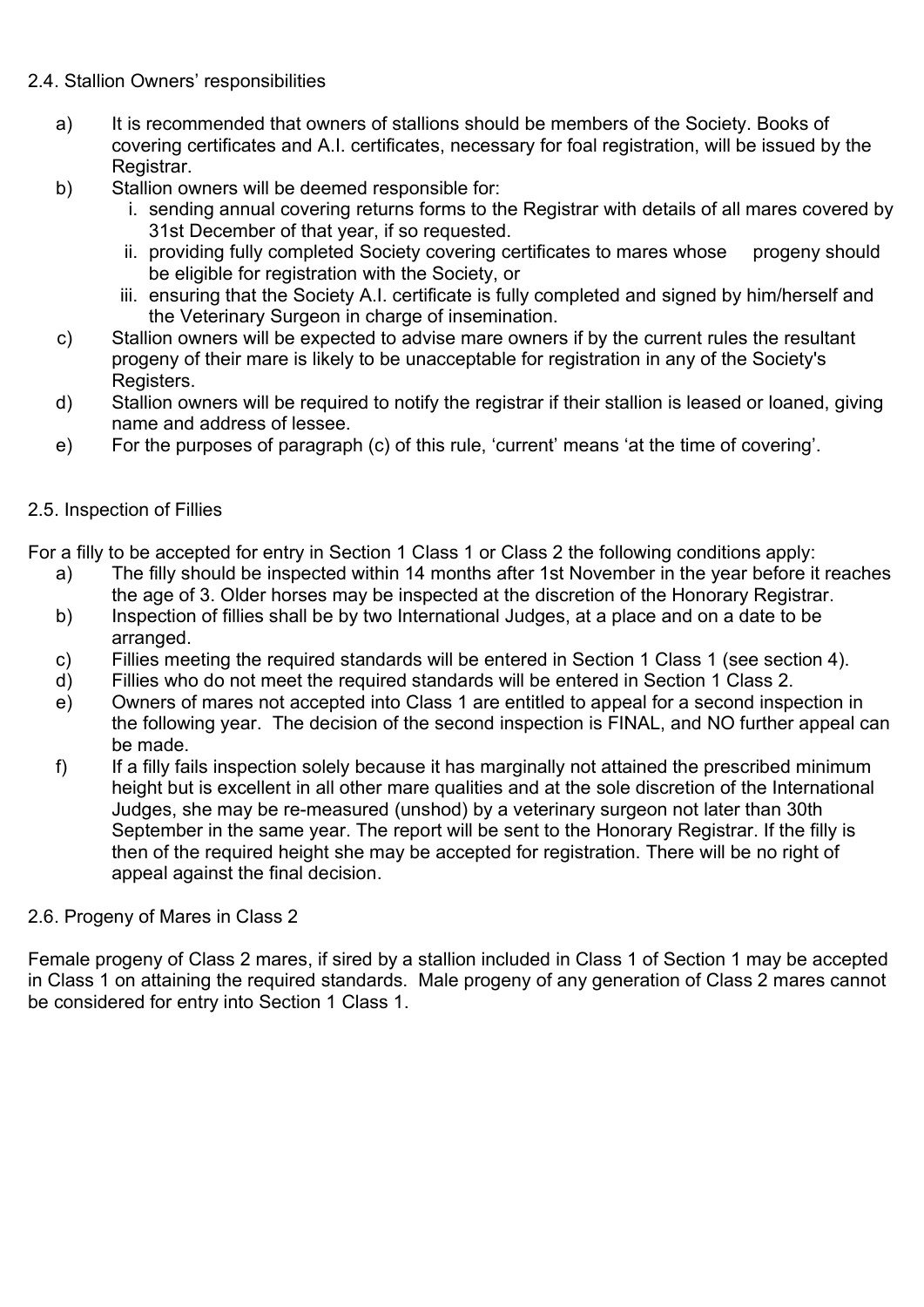# 2.7. Inspection Fees and Expenses

- a) International judges shall at the time of assessment complete the form issued by the Registrar, sign it and return it to the Registrar
- b) The horses Passport and registration fees must be provided to the Registrar ahead of assessment.
- c) In the case of a special private visit, travelling expenses should be notified to the Honorary Treasurer by the International judges immediately after the inspection. The Honorary Treasurer will recover the cost from the owner of the inspected stock.
- d) Non-members will be required to pay twice the current registration fee in addition to complying with all other requirements.

# 2.8. Registration in Section 1 Class 4

The following animals will be eligible for entry in Section 1 Class 4.

- a) All pure bred youngstock born in the UK or another country and subsequently imported.
- b) All pure bred Mares and Stallions imported from another country, provided that they hold a passport issued by the Society in the country of origin.

Youngstock entered in Class 4 may be transferred into Class 1, 2 or 3 as appropriate once they have been inspected under Rule 2.3 or 2.5.

Mares and Stallions registered in accordance with Rule 2.8(b) may be transferred to an alternative class once they have complied with the requirement of Rule 2.10(b) or (c).

# 2.9. Foal Registration

The fully completed application forms for registration of all foals must be received by the Registrar before 1 October of the year in which the foal is born, or within six months of that birth whichever is the later to comply with DEFRA requirements, or a double registration fee is payable on subsequent notifications. The following information must be provided.

- (i) The name and address of the owner of the animal
- (ii) A drawing, completed by a vet, either on the Society's form or on a veterinary form showing its identification markings and whorls and a full-frontal photograph of its head (with its facial markings visible).
- (iii) The full name of the parents and their Registration numbers
- (iv) A covering certificate or an AI certificate.
- (v) Microchip details as recorded by the veterinary surgeon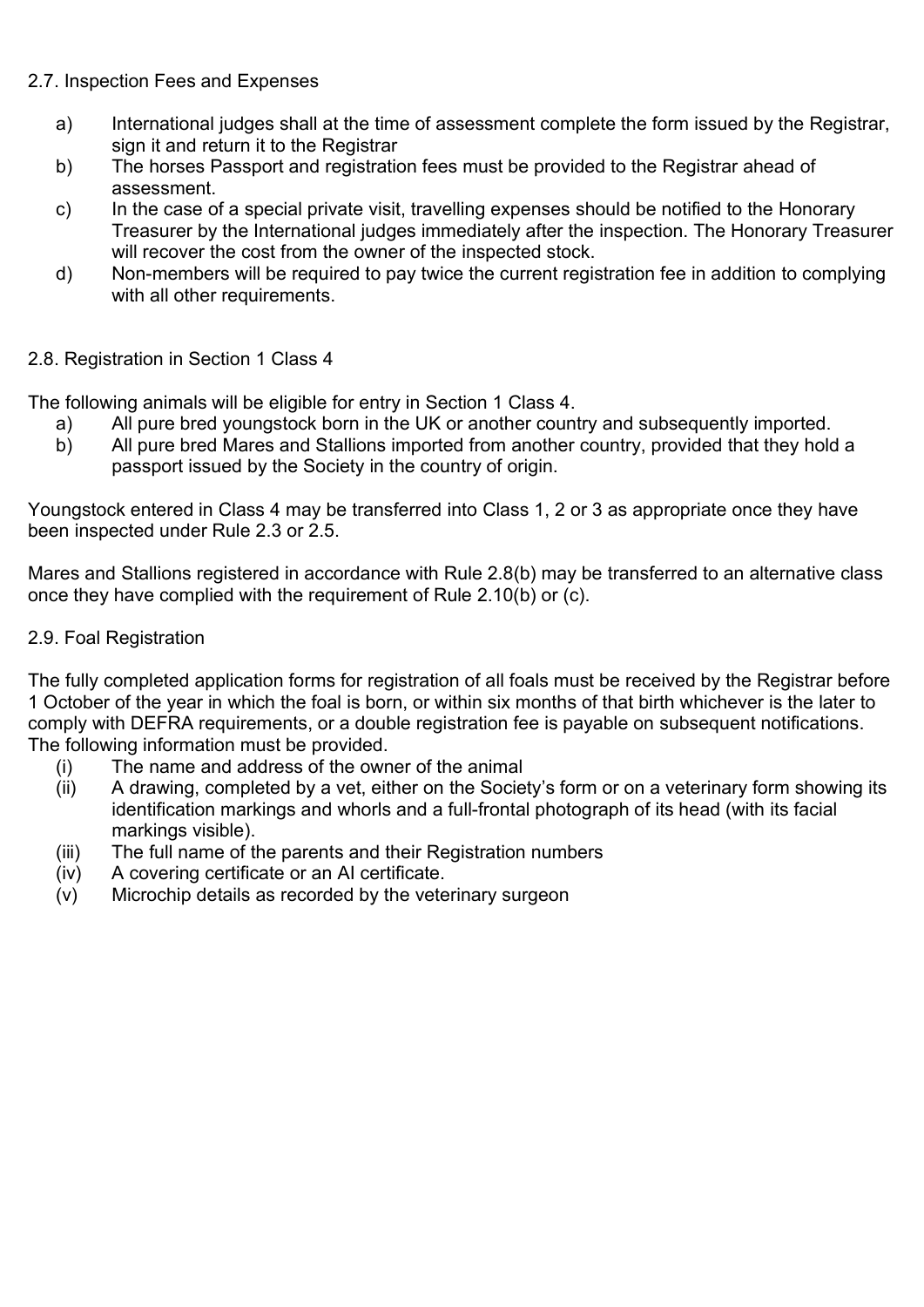### 2.10. Eligibility for Registration

Eligibility for registration in Section 1 of the Stud Book is subject to the following further conditions:

- a)
- (i) No animal bred in the United Kingdom except as at (ii) below, is so eligible unless at the time of its conception both of its parents were inspected and registered in Section 1 of the Stud Book or would have been eligible for such registration by virtue of paragraphs (b) or (c) below.
- (ii) If, in exceptional circumstances, the Society has been unable to hold a Central Inspection in a particular year, owners of three-year-old fillies may apply to the Registrar for a special dispensation for covering to take place. A mare covered under such dispensation must be inspected prior to foaling for the progeny to be eligible for registration. Mare owners in these exceptional circumstances must be in possession of a written approval from the Registrar before taking the mare to stud. Offspring of uninspected mares covered without written dispensation from the Registrar, dated, and issued before the relevant covering, will not be eligible for registration under any circumstances.
- b) Imported animals, which have passed inspection by the Tyrolean Haflinger Breeder's Association (The Haflinger Pferdezuchtverband Tyrol) are eligible for registration in Section 1 class 1 without further inspection.
- c) Any other imported animal will be eligible only if:
	- (i) It can be shown to the satisfaction of the Society's Registrar that it has 100% pure Haflinger blood with a pedigree originating in all ancestral lines with Austrian stock; and
	- (ii) Both its parents have passed inspection in their own countries and
	- (iii) It passes inspection by the international judges at an inspection in Great Britain

Stock imported from any country that does not prove to be 100% pure bred Haflinger to the inception of the breed must be placed in Section 2 of the Stud Book. Stock that has been imported from countries that do not apply or have not in the past applied the HPT standards must also be approved by the International judges. The Registrar may call for evidence to enable a reasoned decision as to which Section of the Stud Book a horse is eligible for entry.

If there is at any time any confusion with the interpretation of the Rules for eligibility then the Honorary Registrar, together with, if possible, the draftees of the rule in question should be asked to give a definition of the Rule for consideration by the Society.

Details of imported animals must be reported to the Registrar and if not so reported within 28 days and registered within 56 days of arrival in Great Britain, a double registration fee will be payable, at the discretion of the Registrar.

- d)
- (i) No foal born on or after 1st January 1994 shall be eligible for registration and subsequent inspection unless its sire's blood/DNA typing has been recorded in the Stud Book.
- (ii) Both parents of foals born on or after the 1 July 2009 year TBC must have been microchipped
- (iii) Owners of former registered stallions, which have covered Haflinger mares at any time and are now gelded or no longer standing at stud are invited and encouraged to have such animals tested at the Society's expense.

# 2.11. Minimum age of parents

Pure-bred progeny resulting from the mating of either a colt or filly which was then under the age of three years shall only be eligible for registration in Section 1 Class 5.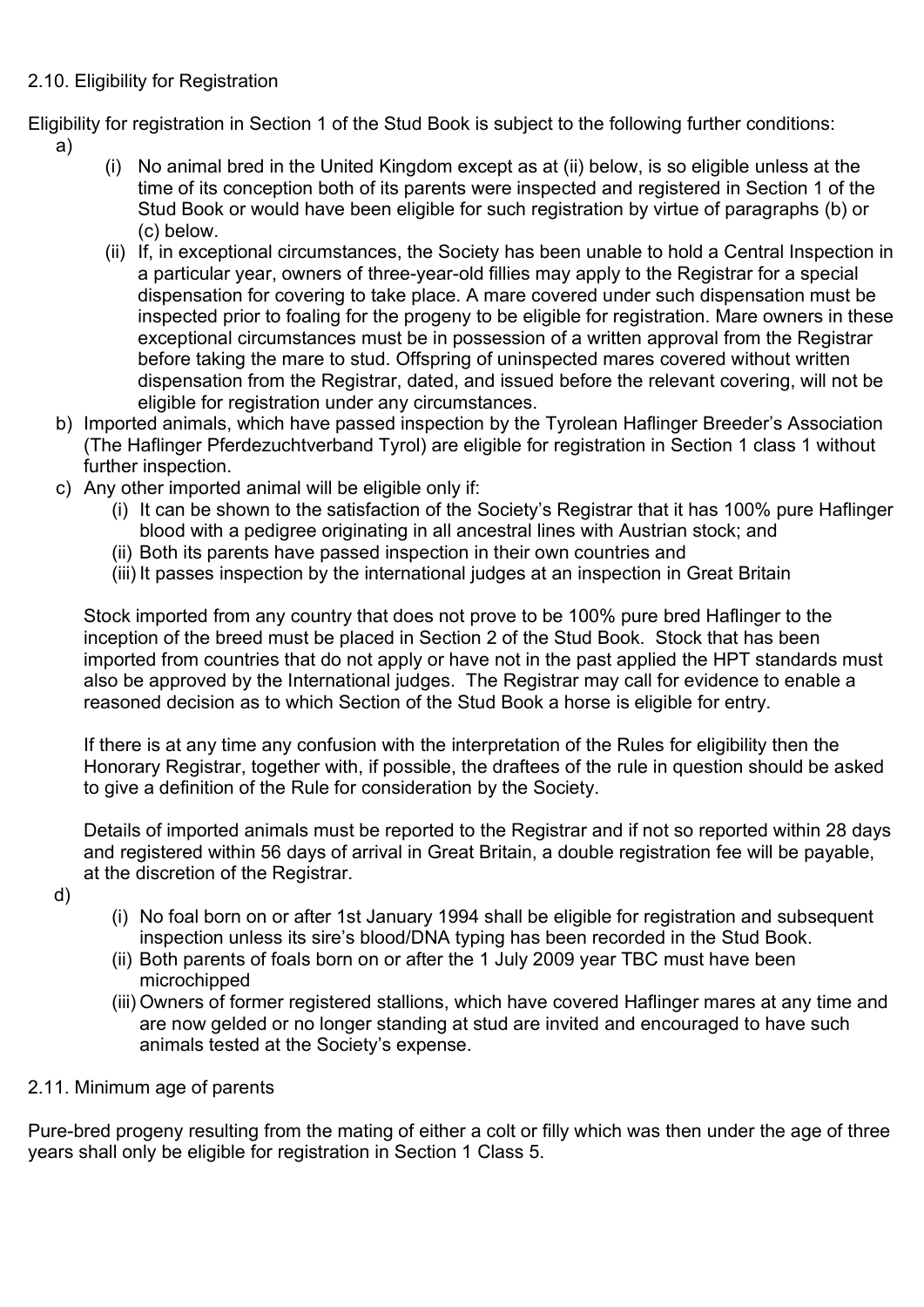# 2.12. Geldings

Pure-bred geldings will be entered in Section 1 Class 3 of the Stud Book. Animals can be registered at any age, subject to proof of parentage, without inspection, or having failed inspection as a colt. The Society should be notified within 28 days of castration if the animal is already entered in the Stud Book.

### 2.13. Part bred Register

Part-Bred Haflingers may be registered in Section 2 of the Stud Book. They will be entered in the appropriate category of Section 2 as described in Rule 2.2(b). The following information must be provided with the application for registration:

- a) The name and address of the owner of the animal together with a drawing either on the Society's form or on a veterinary form showing its identification markings and whorls and a full frontal photograph of its head.
- b) Details of its breeding including the full names and registration numbers of any Haflingers in its pedigree.
- c) The breed and registration numbers of any non-Haflinger ancestors should be provided if possible.
- d) In the case of a foal, a covering certificate or an AI Certificate.
- e) Registration and transfers of part-bred animals will be accepted from non-members of the Society subject to the above conditions and upon payment of double the registration or transfer fee then in force.

NOTE THIS REGISTER WAS CLOSED FROM 1st MARCH 2016

#### 2.14. Transfers and Deaths

Notice in writing must be given by the transferor to the Society of the transfer of any animal registered in the Stud Book or any of the Society's Registers, whether by sale or otherwise and whether within Great Britain or exported, stating date of transfer and the name and address of the transferee and the appropriate fee paid; or of the death of a registered animal, stating date of death.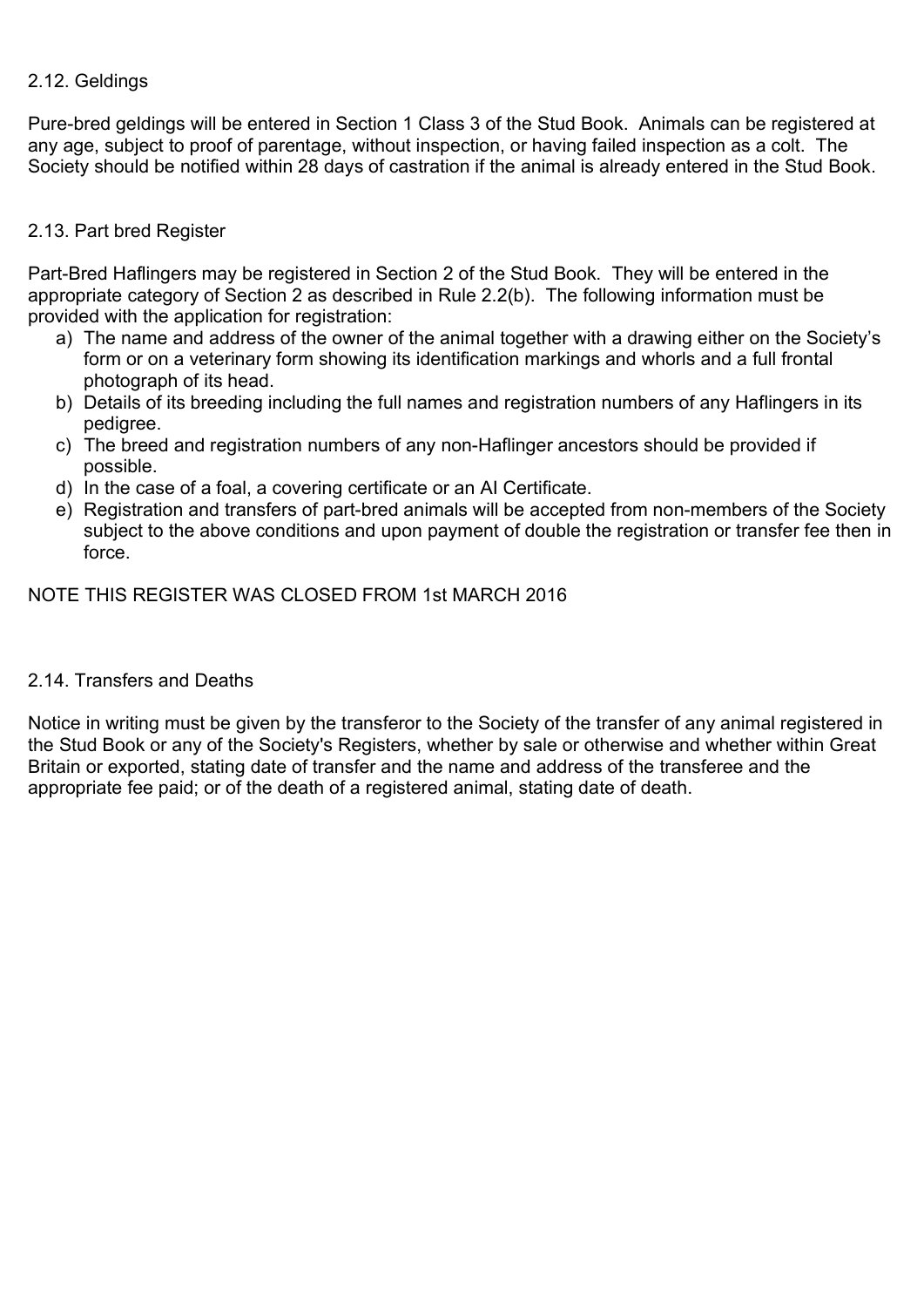# 2.15. Prefixes

- I. The Society shall maintain a register of Haflinger Stud Prefix names in which, upon payment by the applicant of such fees as the Society may from time to time determine, a prefix may be entered by and at the discretion of the Society and the Central Prefix Register.
- II. A Prefix so registered may be used only by the registered proprietor by whom it must be applied in the naming of all Haflingers bred by him or her.
- III. Except as hereafter provided a registered prefix may not be transferred.
- IV. The right to a prefix registered in joint names shall pass to the survivor of them.
- V. A prefix may be transferred by its registered proprietor or by him or her personal representative(s) (as the case may be) by written assignment or at the death either by will or by written nomination previously lodged with the Society only in either of the following circumstances and only with the consent of the Committee.
	- i. To an assignee who is either a close relative of or has been strongly associated with the registered proprietor in the breeding of Haflingers for a continuous period of not less than ten years preceding such transfer; or
	- ii. To any member of the Society if the registered prefix has not been used in relation to the naming of Haflingers for a period of not less than ten years immediately preceding such transfer.
- VI. Suffixes will NOT be registerable.

#### 2.16. Forms and Payments

The correct forms and fees MUST be received by the Honorary Registrar before transfer / registration can be completed.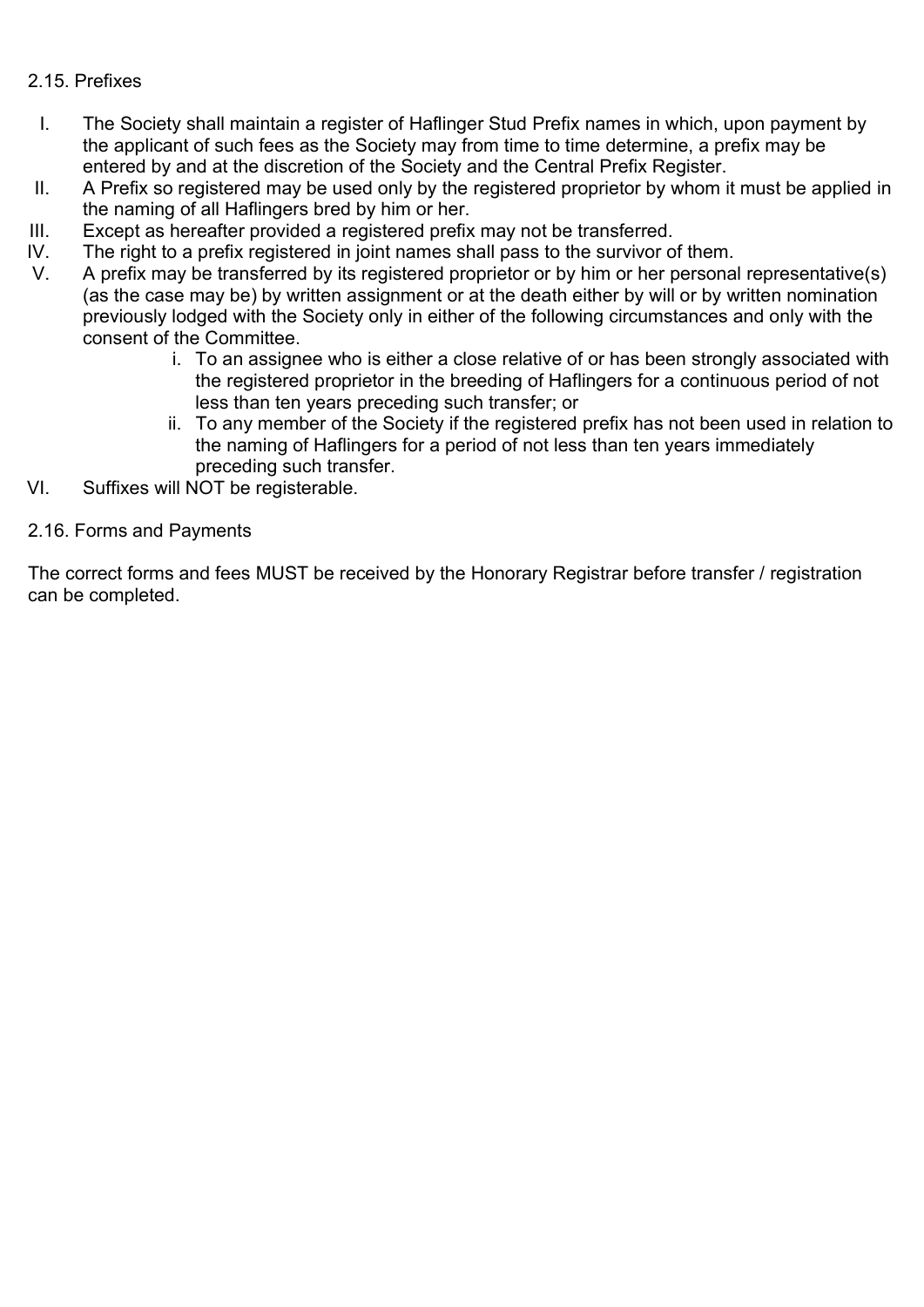# 3. Characters and Main Traits of the Breed

#### 3.1 Characteristics of the breed

The aims are for an expressive, versatile animal true to the specific characteristics of riding horses; a noble, sweet-natured, undemanding, capable and motivated Haflinger with a good character, which may be used for all riding and driving purposes by children and adults. It should also be possible to use the Haflinger as a work horse.

There are seven genealogical blood lines – A, B, M, N, S, St and W.

#### 3.2 Colours

Basic colours: all shades of chestnut from pale chestnut to dark liver. The colour should be full and pure, white hairs and a dorsal stripe are not desirable. Head markings are permitted, leg markings are not desirable.

Mane and tail: light or white is desirable, slightly reddish mane and tail tolerated, but red, mottled greyish to grey is not acceptable.

#### 3.3 Size

| I Ideal size              | <b>Mares</b>   | <b>Stallions</b> |
|---------------------------|----------------|------------------|
| <b>Height at withers:</b> | $145 - 150$ cm | $146 - 152$ cm   |
| Cannon bone size:         | $18 - 19$ cm   | $18.5 - 20.5$ cm |

#### 3.4 Image

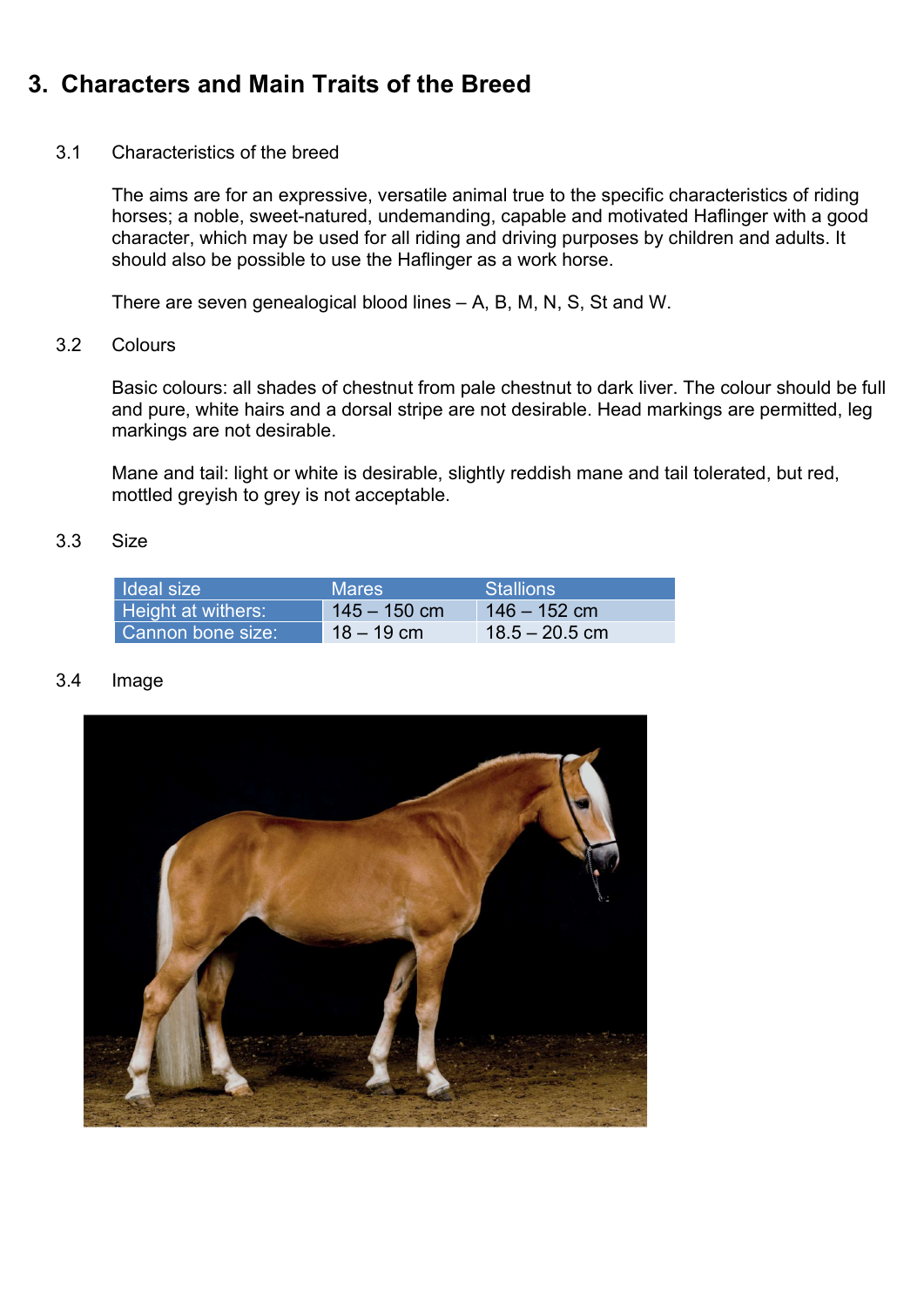### 3.5 Exterior

| Head          | Noble with large eyes, slightly concave noseline and good throat latch.                                                                                                                                                                      |
|---------------|----------------------------------------------------------------------------------------------------------------------------------------------------------------------------------------------------------------------------------------------|
| <b>Neck</b>   | Well-set, of sufficient length and having a slight nape.                                                                                                                                                                                     |
| Forehand      | Well-muscled, long, angular shoulders with pronounced withers and a<br>sufficiently wide and deep chest.                                                                                                                                     |
| Mid-section   | Adequately long and deep barrel with a firm but elastic back that is<br>harmoniously connected to the front and hind quarters, a longitudinally<br>oval ribcage and sufficiently long sternum.                                               |
| Hind quarters | Well-formed, muscled, sufficiently long, not too wide or to strongly split<br>croup.                                                                                                                                                         |
| Foundation    | Limbs that are stable, correct, clean and have well-defined joints as<br>well as tough hooves                                                                                                                                                |
| Gait          | Even walking gait, energetic, buoyant and elastic movements at a trot,<br>canter with an uphill tendency, all basic paces must show rhythm and<br>rhythmic consistency, good ground coverage throughout the entire<br>body and correct gait. |

### 3.6 Interior

A distinct character, sweet nature, versatile, motivated and capable horse is desired, suited to all types of use. This is especially important for use in recreational sports.

#### 3.7 Other traits

A healthy, fertile, robust horse suited to all types of use.

# 3.8 Undesirable Traits

These include:

- a. Umbilical hernia or ruptured stomach.
- b. Jaw abnormalities: Overbite (parrot mouth) or Underbite (sow mouth)
- c. Significant knee joint luxation (unhooking)
- d. Congenital cryptorchidism
- e. Congenital abnormalities of the hooves, uneven hooves, flat or contracted hooves,
- f. Sweet itch
- g. Equine recurrent uveitis (moon blindness)
- h. Crib biting
- i. Sarcoids
- j. Ataxia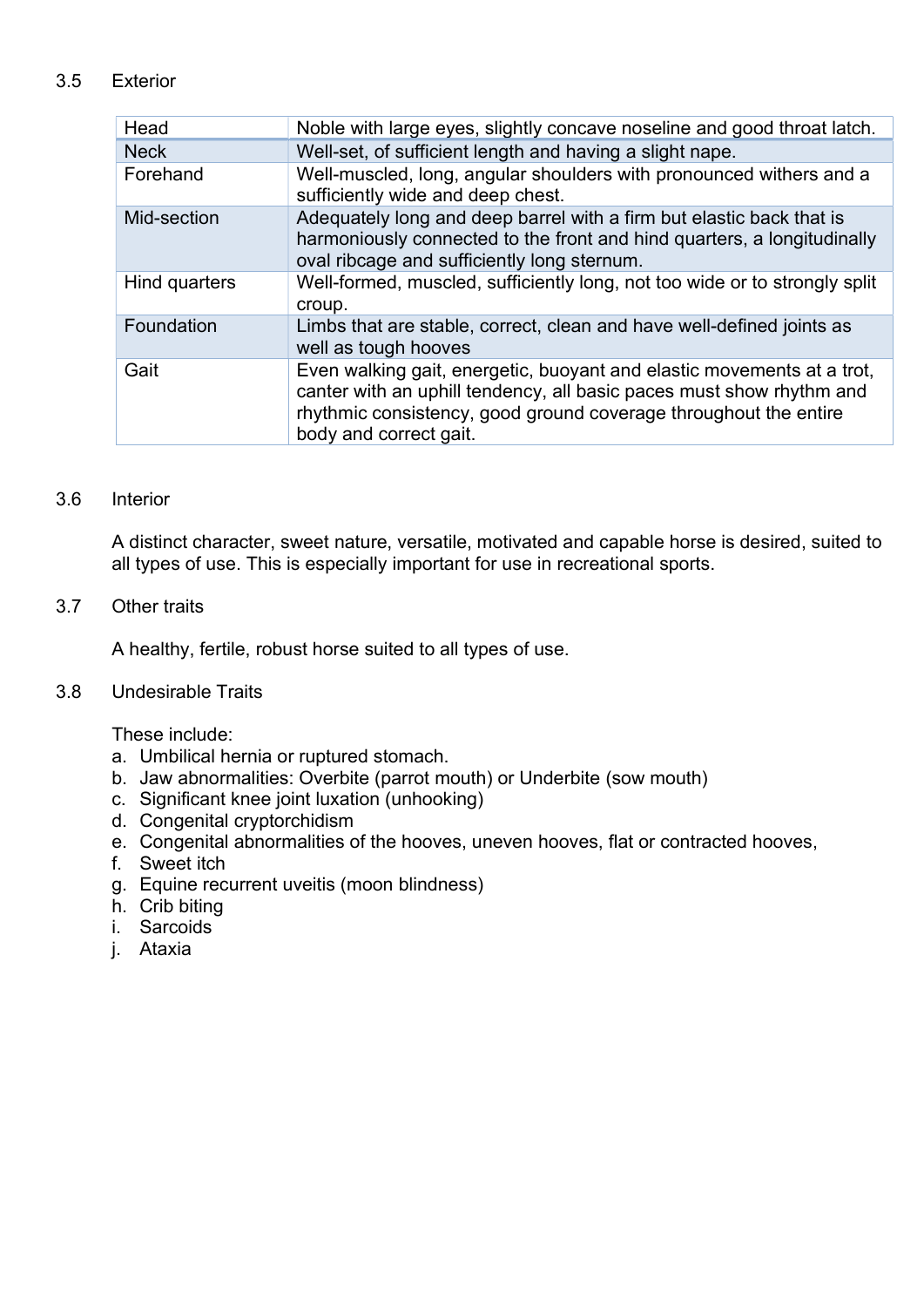# 4. Identification

Identification of Haflinger breeding animals for entry in the stud book is performed by the Honorary **Registrar** 

. Haflinger Society of Great Britain horses are identified by means of microchips. The chip is an implant between the neck and withers in the middle of the neck, in the area of the nape.

A sticker with bar code is inserted in the passport. No alternative identification is envisaged – however a retention sample is taken for DNA investigation to ensure identity.

#### 4.1 Registration

Registration is performed by the Honorary Registrar of the Society, whereby identification is performed and nationality and gender, description of colour and markings established (in text and diagram forms)

4.2 Universal Equine Life Number

Every horse will no later than at registration receive a Universal Equine Life Number (UELN), and foals at registration of birth

4.3 Registered name

The name registered in the stud book is retained for life. The name of female stock begins with the first letter of the mother's name. The name of male stock begins with the first letter of the father's name, for the ST line with the first two letters, corresponding to the seven blood lines with the letters A, B, M, N, S, ST, W.

For all animals registered in Section 1 the name is also given a stud book number. This sequential number:

| Class 1 |  |  | is followed by GB for mares, preceded by GB for stallions. |  |
|---------|--|--|------------------------------------------------------------|--|
|---------|--|--|------------------------------------------------------------|--|

Class 2 is proceeded by NBR and followed by GB

- Class 3 is followed by G
- Class 4 & 5 temporary number only

The same name should be not be used more than once, to avoid confusion. Moreover, names are compared with existing names when provided at birth. If a name is repeated, the breeder is asked to provide an alternative name that has not already been used.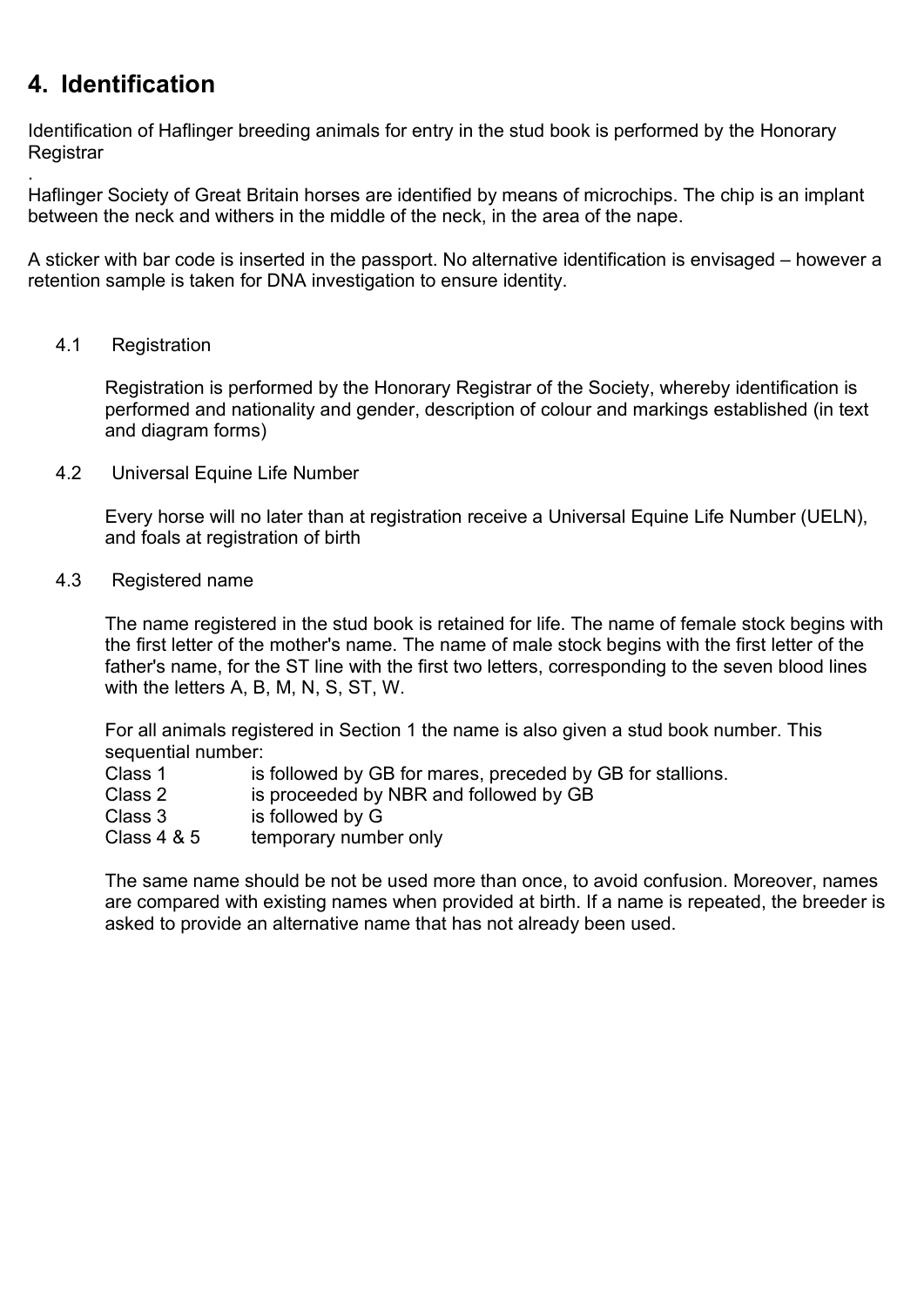# 5. Selection

Improvements in breeding are the result of systematic selection. Decisions are made on the recording of horses in a section of the stud book on the basis of the following performance characteristics, which are taken into account as contributory factors:

- 1. External appearance
- 2. Measurements
- 3. Required Standards

#### 5.1 External Assessment

The following 11 to 12 characteristics inform the decision regarding the exterior:

| Mares               | <b>Stallions</b>    |
|---------------------|---------------------|
| <b>Type</b>         | Type                |
| Head                | Head                |
| Neck                | Neck                |
| Forehand            | Forehand            |
| Mid-section         | Mid-section         |
| <b>Hindquarters</b> | <b>Hindquarters</b> |
| <b>Front limbs</b>  | <b>Front limbs</b>  |
| Hind limbs          | Hind limbs          |
| Gait                | Gait                |
| Walk                | Walk                |
| Trot                | Trot                |
| Action in trot      | Action in trot      |
|                     | Canter              |

A descriptive system of grades is used to judge the individual characteristic, as per the following table. Half grades may also be given for better differentiation.

| <b>Grades</b>            |                     |
|--------------------------|---------------------|
| $10.0$ = Excellent       | $4.0 =$ Deficient   |
| $9.0 = \text{Very Good}$ | $3.0$ = Fairly Poor |
| $8.0 = Good$             | $2.0 - Poor$        |
| $7.0 =$ Fairly Good      | $1.0 = V$ ery Poor  |
| $6.0 =$ Satisfactory     | $0 = not performed$ |
| $5.0 = \text{Adequate}$  |                     |

The overall assessment (overall score) is calculated from the individual characteristics and rounded to 2 decimal points for both mares and stallions.

If the height at withers of 153 cm is exceeded, one mark is deducted from the additional characteristic 'Type'.